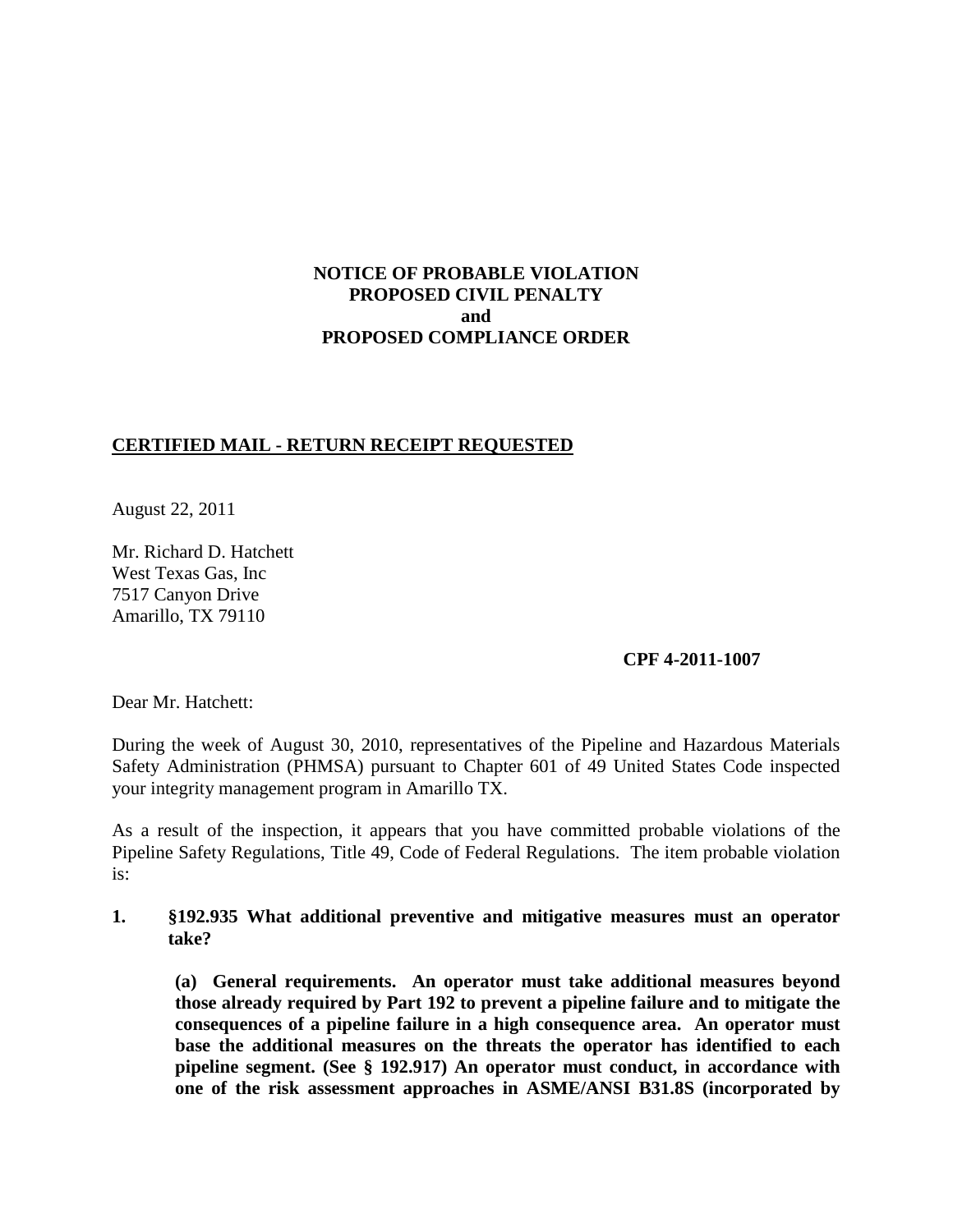**reference, see § 192.7), section 5, a risk analysis of its pipeline to identify additional measures to protect the high consequence area and enhance public safety. Such additional measures include, but are not limited to, installing Automatic Shut-off Valves or Remote Control Valves, installing computerized monitoring and leak detection systems, replacing pipe segments with pipe of heavier wall thickness, providing additional training to personnel on response procedures, conducting drills with local emergency responders and implementing additional inspection and maintenance programs.**

West Texas Gas (WTG) failed to perform the necessary risk analysis and identification of additional preventive and mitigative (P&M) measures. WTG's program spells out what the steps and actions it will take related to P&M measures in article 10 "Identification of Preventative and Mitigation Measures" of their IM program. One step in the process requires the Director of Integrity Management to utilize Appendix E "Preventative and Mitigative Measures Evaluation Form" to document the decision process and implementation schedule for selected P&M measures. During the inspection WTG was asked to present their analysis and identify measures that were implemented. WTG did not present any completed Appendix E forms. WTG could not identify any measures they had implemented nor was a documented analysis presented. Retention of the analysis is consistent with the record keeping requirement of §192.947 and should have been made available during the inspection.

#### Proposed Civil Penalty

Under 49 United States Code, § 60122, you are subject to a civil penalty not to exceed \$100,000 for each violation for each day the violation persists up to a maximum of \$1,000,000 for any related series of violations. The Compliance Officer has reviewed the circumstances and supporting documentation involved in the above probable violation(s) and has recommended that you be preliminarily assessed a civil penalty of \$ 27,500.

### Proposed Compliance Order

With respect to item 1 pursuant to 49 United States Code § 60118, the Pipeline and Hazardous Materials Safety Administration proposes to issue a Compliance Order to West Texas Gas, Inc. Please refer to the *Proposed Compliance Order*, which is enclosed and made a part of this Notice.

#### Response to this Notice

Enclosed as part of this Notice is a document entitled *Response Options for Pipeline Operators in Compliance Proceedings*. Please refer to this document and note the response options. Be advised that all material you submit in response to this enforcement action is subject to being made publicly available. If you believe that any portion of your responsive material qualifies for confidential treatment under 5 U.S.C. 552(b), along with the complete original document you must provide a second copy of the document with the portions you believe qualify for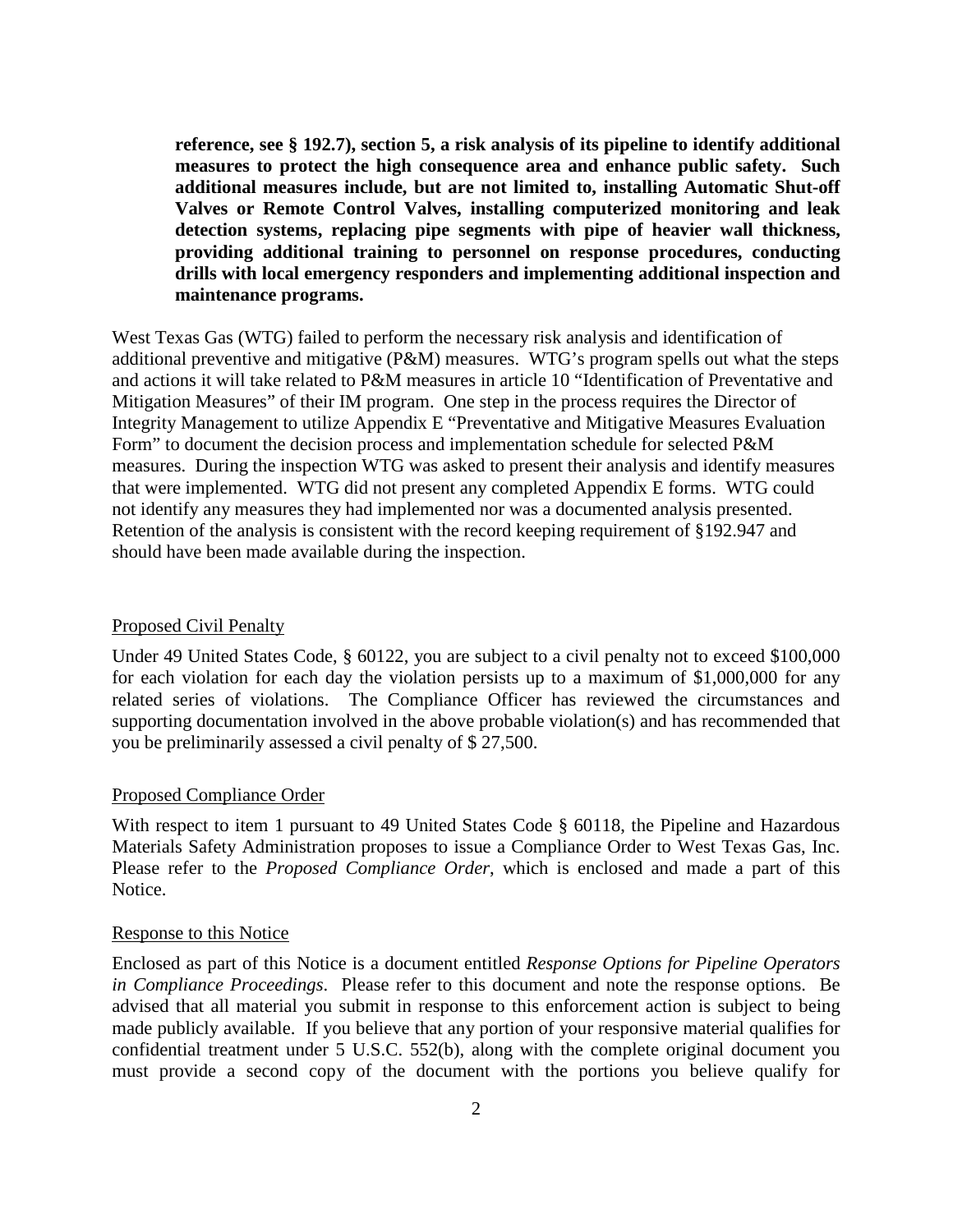confidential treatment redacted and an explanation of why you believe the redacted information qualifies for confidential treatment under 5 U.S.C. 552(b). If you do not respond within 30 days of receipt of this Notice, this constitutes a waiver of your right to contest the allegations in this Notice and authorizes the Associate Administrator for Pipeline Safety to find facts as alleged in this Notice without further notice to you and to issue a Final Order.

In your correspondence on this matter, please refer to **CPF 4-2011-1007** and for each document you submit, please provide a copy in electronic format whenever possible.

Sincerely,

R. M. Seeley Director, Southwest Region Pipeline and Hazardous Materials Safety Administration

Enclosures: *Proposed Compliance Order Response Options for Pipeline Operators in Compliance Proceedings*